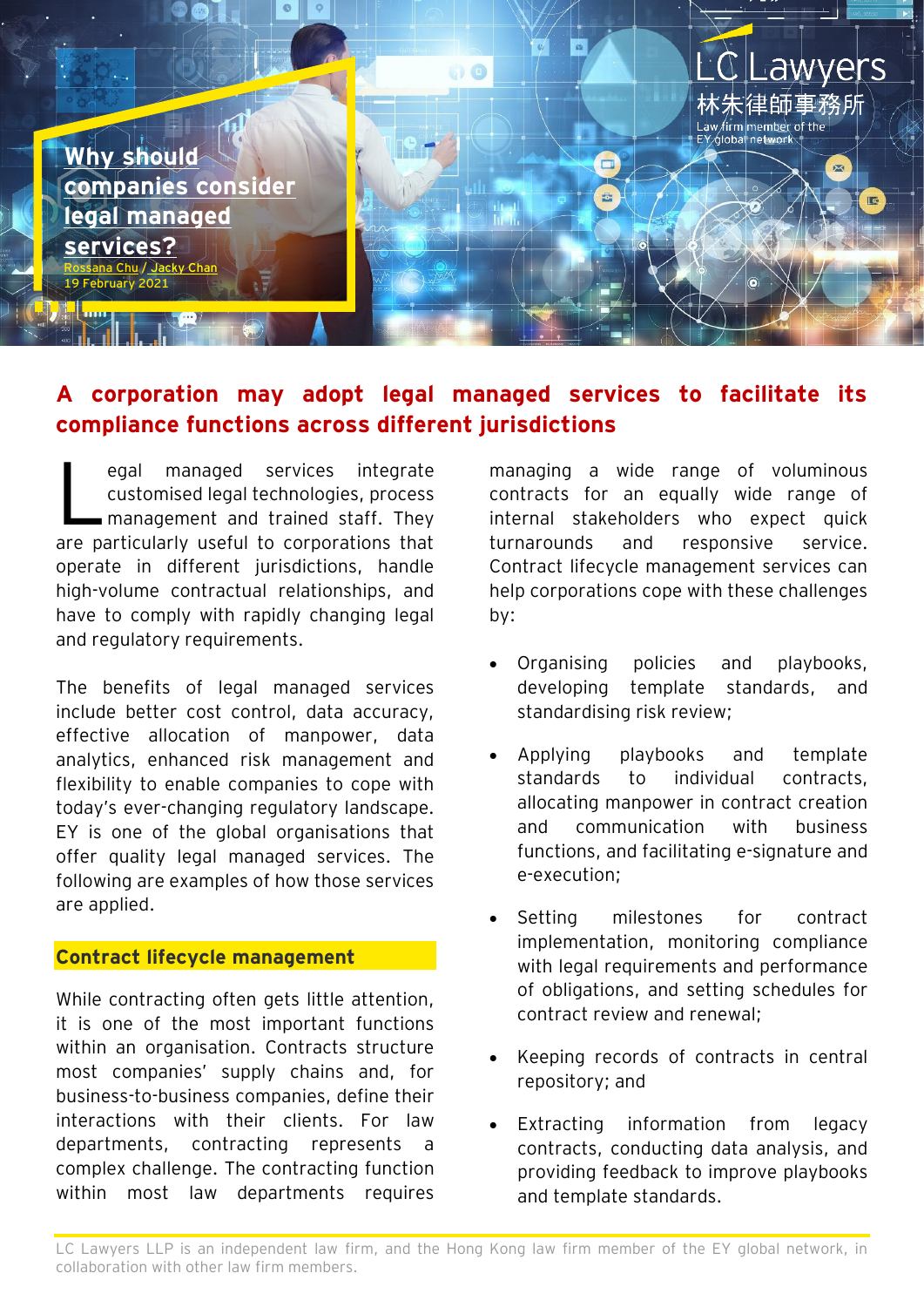Recently, contract lifecycle management services have been used by different types of corporations for different purposes, for example:

- (1) A global consumer products company uses the services to improve its purchasing function and its procurement contracting system for its operations in 70 countries, create 300-plus templates and 39-plus playbooks, and establish contract database with 6,000-plus relationships. The company thus reduces contract turnaround times by 60%;
- (2) A global bank utilises the services to realign buy-side contracts and facilitate 75% of total contract volume. Through those services, the bank improves business response and closure times by 65%, realises 5% additional savings each year, and facilitates self-service for 15% of work; and
- (3) A global manufacturing company improves its buy-side contracting via the services, which helps it to re-engineer purchasing contract processes, creates new assignment and monitoring systems, standardises playbooks and facilitation procedures, increases contract reviews from 50% to 100%, and eventually reduces turnaround times from five to two days, and the cost per document by 36%.

Other examples include interbank lending rate transition projects, the General Data Protection Regulation, Brexit contract remediation, M&A legal due diligence and contract review, supply chain contract standardisation, and lease contract management.

#### **Entity compliance and governance**

Compliance is a government mandated process imposed upon firms to ensure specific governance structures and

appropriate business conduct. It covers a wide range of business and legal areas ranging from data protection rights, and periodic reporting to regulators on crossborder tax issues.

To cope with the challenges of everincreasing operational, governance and reporting requirements, a corporation may adopt legal managed services to facilitate its compliance functions across different jurisdictions by taking the following steps:

- (1) Applying legal technologies to review documents relevant to the legal good standing and compliance status of all entities in the corporation;
- (2) Organising digitised versions of those documents in an online repository easily accessible to members of the transactions team;
- (3) Setting standards and timing for compliance in the system, so that statutory filings and compliance functions will no longer depend primarily on the judgement and diligence of the staff handling those functions; and
- (4) Putting in place measures to co-ordinate the compliance and other functions, and to ensure information is provided on a timely basis to be included in the corporate records.

#### **Research and regulatory mapping**

A variety of regulations, directives and law shapes a company's everyday operations, both internally and externally. Many businesses operate in environments where regulatory changes occur frequently and any delay in comprehending and responding to these changes may lead to negative business consequences and serious risks.

LC Lawyers LLP is an independent law firm, and the Hong Kong law firm member of the EY global network, in collaboration with other law firm members.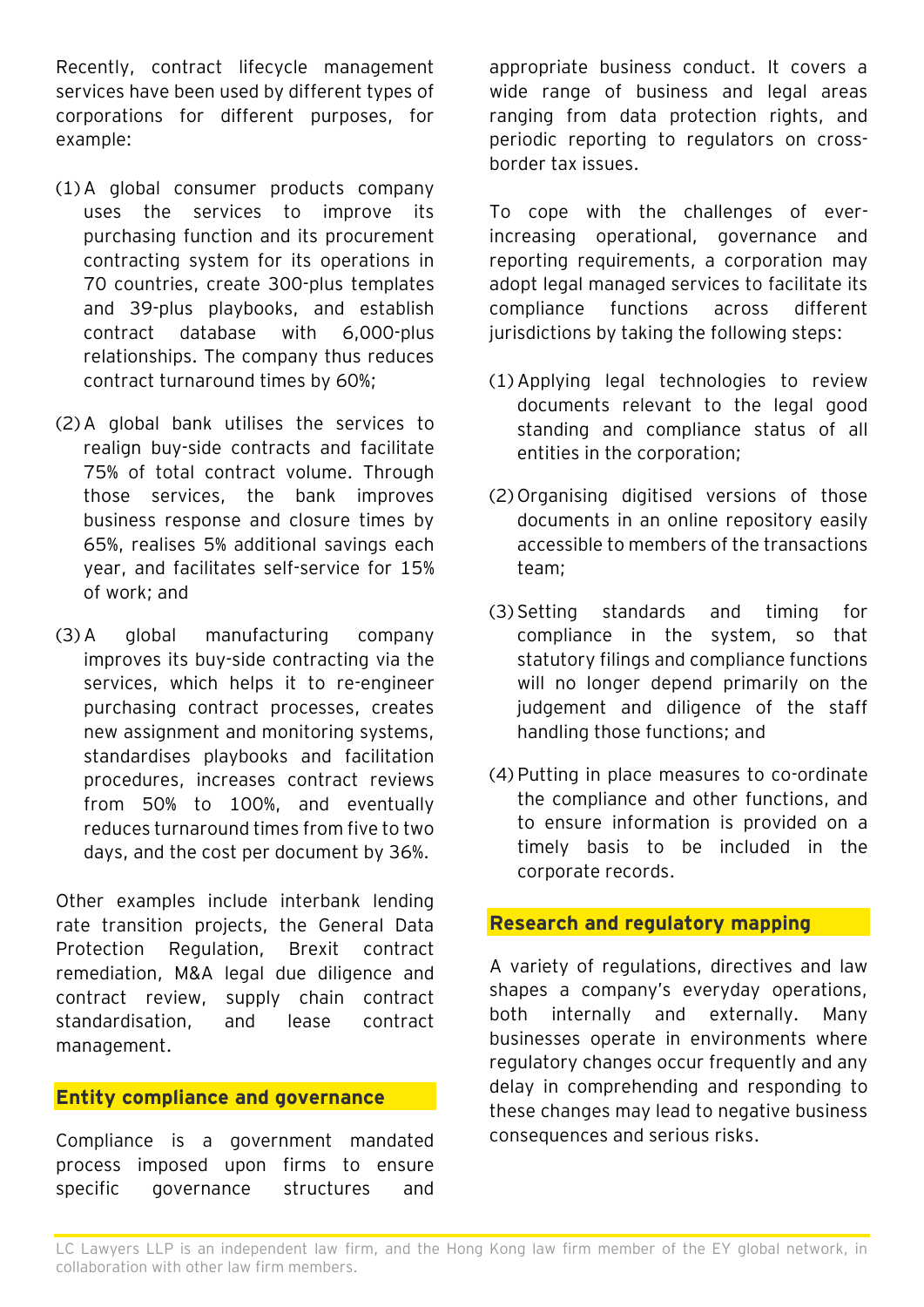Research and regulatory mapping should be part of a business's compliance programme. Through introducing legal managed services, a corporation may meet its legal and regulatory obligations by:

- a. creating inventories of the voluminous and rapidly changing laws and regulations from applicable jurisdictions around the world;
- b. mapping and tracking updates in laws and regulations relevant to risks, policies, controls, procedures, training, tests, assessments and any other elements of its business;
- c. identifying gaps in internal policies and procedures that may require changes to ensure compliance;
- d. establishing a defensible regulatory change management process that tracks accountability for assigned tasks, establishes priorities, and determines the appropriate course of action; and
- e. putting in place ongoing reporting, testing and auditing to ensure accountability, compliance and continual improvement.

### **Key takeaway**

Today, it is important for companies to make use of technologies, even for their legal functions (an area which was not technologydriven in the past), in order to handle highvolume contractual relationships and remain compliant with an ever-changing regulatory landscape in a cost-efficient manner.

LC Lawyers LLP is an independent law firm, and the Hong Kong law firm member of the EY global network, in collaboration with other law firm members.